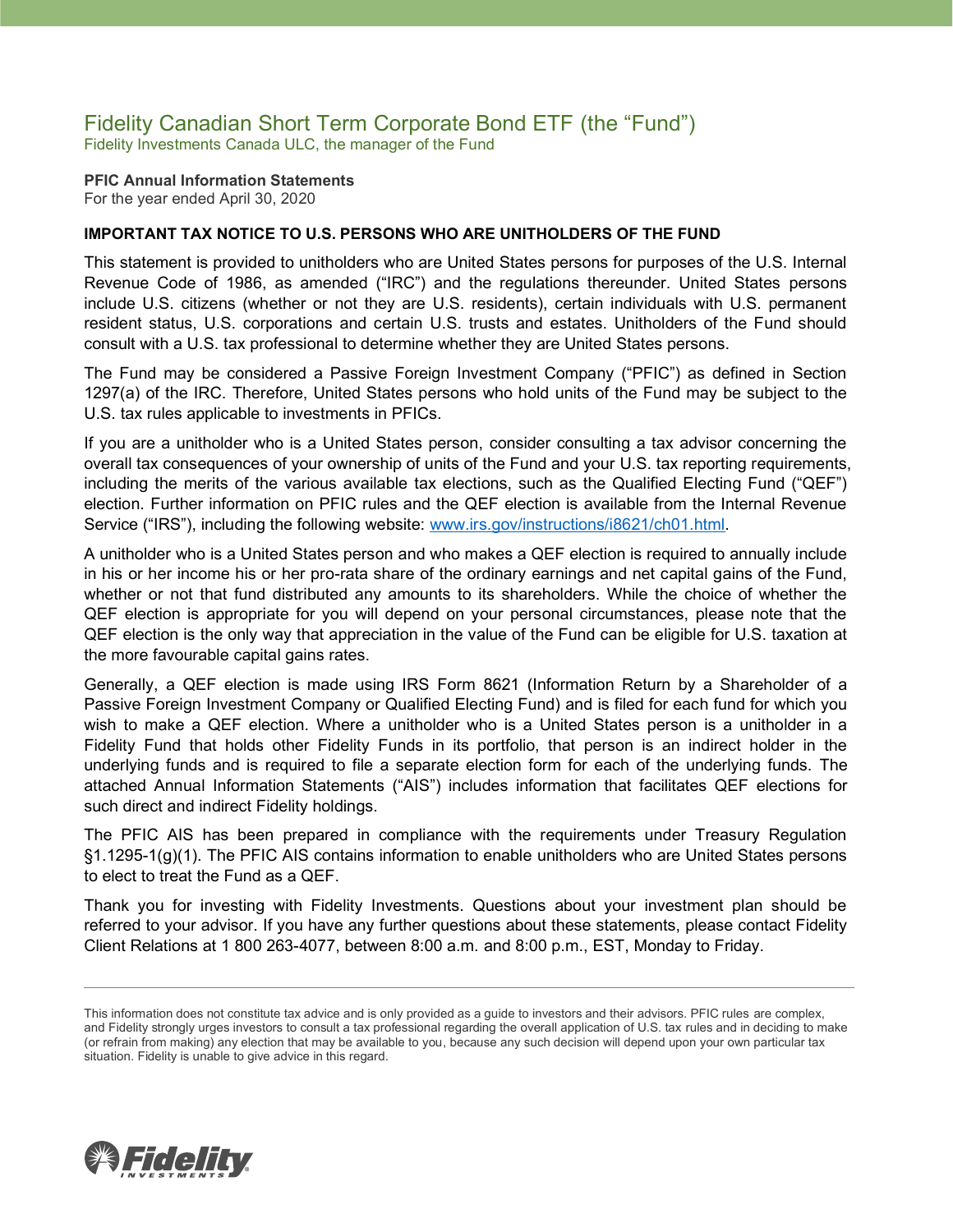# Fidelity Canadian Short Term Corporate Bond ETF

#### **PFIC Annual Information Statements (US\$)**

For the Fund's PFIC taxation year ended April 30, 2020

- 1. This Information Statement applies to the PFIC taxation year of Fidelity Canadian Short Term Corporate Bond ETF (the "Fund") commencing on September 20, 2019 and ending on April 30, 2020.
- 2. The per-unit, per-day amounts of ordinary earnings and net capital gains of the Fund and its lower-tier Fund(s) as applicable, for the period specified in paragraph (1) are provided in the table:

| <b>FIDELITY FUND HELD DIRECTLY</b>                               |                                       | <b>ORDINARY</b><br><b>EARNINGS \$</b> | <b>NET CAPITAL</b><br><b>GAIN \$</b>             |                                              |
|------------------------------------------------------------------|---------------------------------------|---------------------------------------|--------------------------------------------------|----------------------------------------------|
| Fidelity Canadian Short Term Corporate Bond ETF                  |                                       | 0.00096024                            | 0.00000000                                       |                                              |
| <b>FIDELITY LOWER-TIER FUNDS HELD</b><br><b>INDIRECTLY</b>       | <b>ORDINARY</b><br><b>EARNINGS \$</b> | <b>NET CAPITAL</b><br><b>GAIN \$</b>  | <b>FUND'S U.S. TAX</b><br><b>YEAR COMMENCING</b> | <b>FUND'S U.S. TAX</b><br><b>YEAR ENDING</b> |
| <b>Fidelity Canadian Money Market</b><br><b>Investment Trust</b> | 0.00000400                            | 0.00000000                            | May 1, 2019                                      | April 30, 2020                               |

To determine your pro-rata share of the amounts of ordinary earnings and net capital gains of the Fund and each of its lower-tier Fund(s) held directly and indirectly, as applicable, multiply the per-unit per-day amounts indicated above by the number of units of the Fund held and the number of days you held the units during the Fund's PFIC taxation year.

Here is an example to illustrate the calculation using the per-unit, per-day factors.

You own 100 units of Fund A from the period May 1, 2019 through October 31, 2019. You purchased an additional 100 units of Fund A on November 1, 2019. You did not sell any units of the Fund at any time during the year. Fund A has a PFIC taxation year end of April 30, 2020.

The Fund's ordinary earnings were \$0.001 per unit, per day.

Result: Your ordinary earnings for 2020 of the directly held Fund are (\$0.001 \* 183 days \* 100) + (\$0.001  $*181$  days $*$  200) = \$54.50

Use the same calculation method in the example above to determine your pro-rata share of the amounts of ordinary earnings and capital gains for any applicable lower-tier Fund(s).